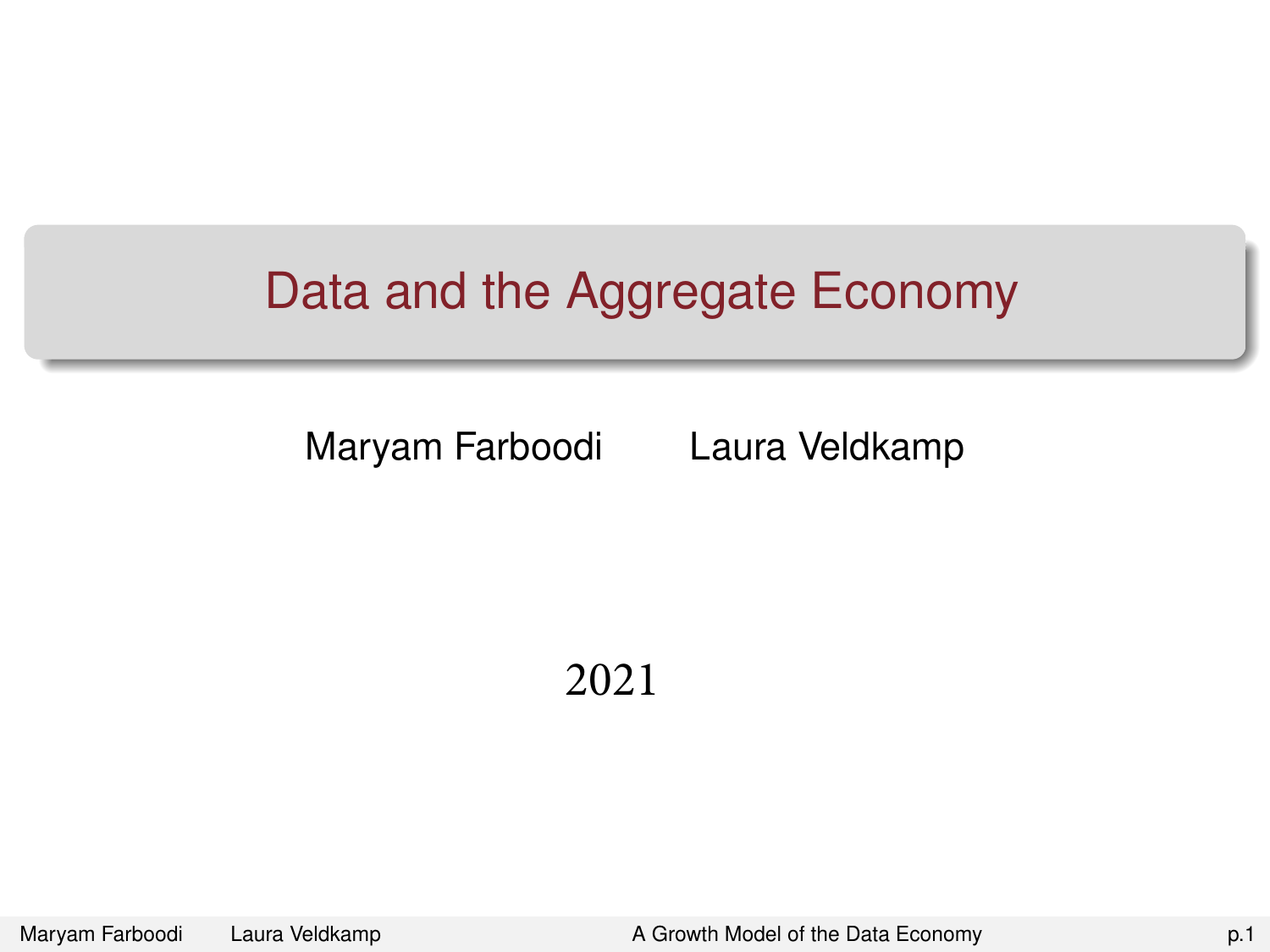# **How does this economy work?**

amazon

UBER

**Google** 

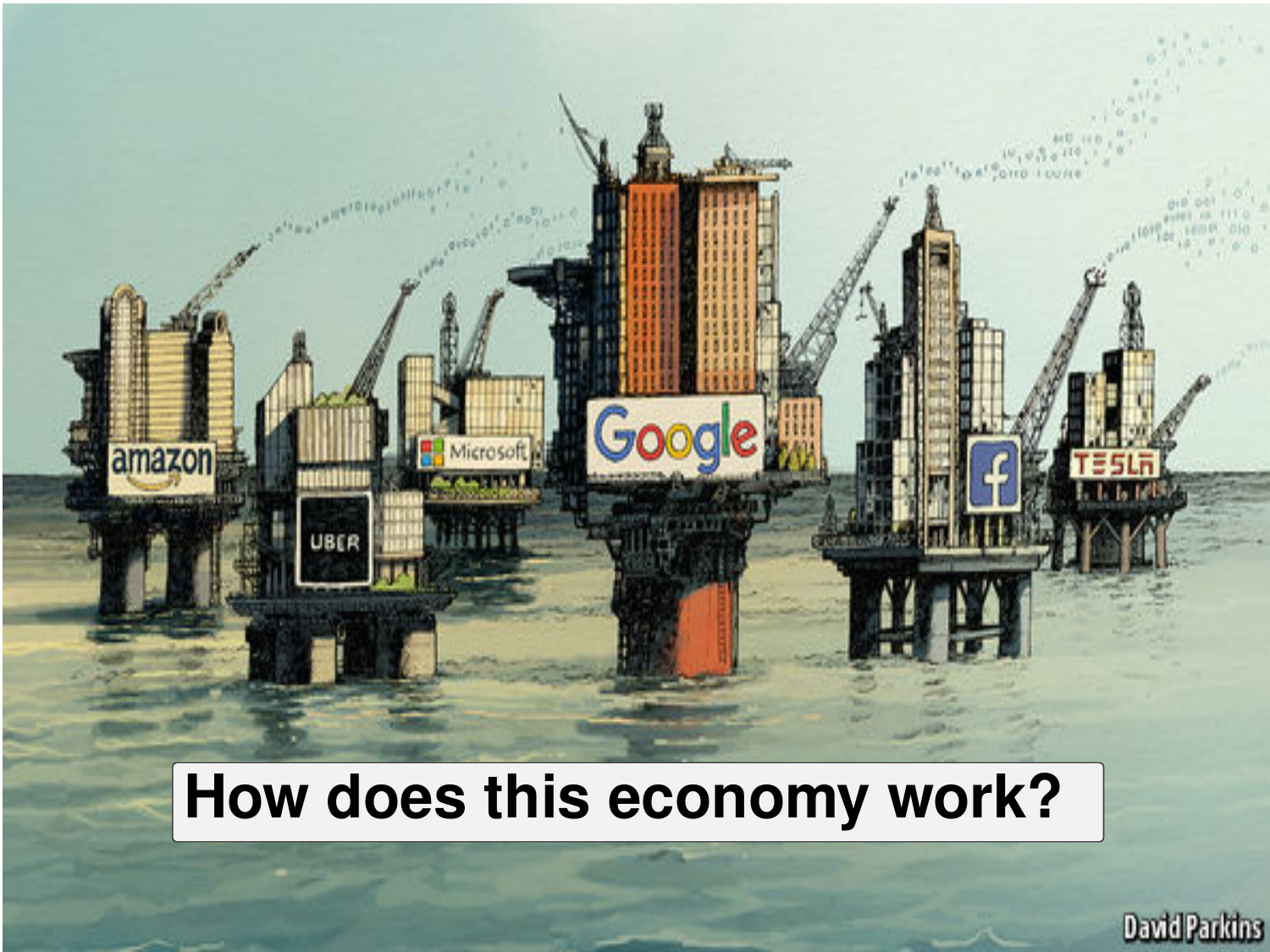### Economics of Data as Economics of Prediction

top-5 most valuable U.S. companies are data-intensive

- $\triangleright$  will AI & ML spawn a new data economy?
- what is big data technology about?
	- **P** prediction technology
	- $\bullet$  data-driven innovation is also a way to go! but this is not what big data revolution is about
- **can data accumulation** *alone* sustain aggregate growth?
	- $\triangleright$  hold innovation fixed (as in Solow 1956)
- incorporating data-driven innovation is next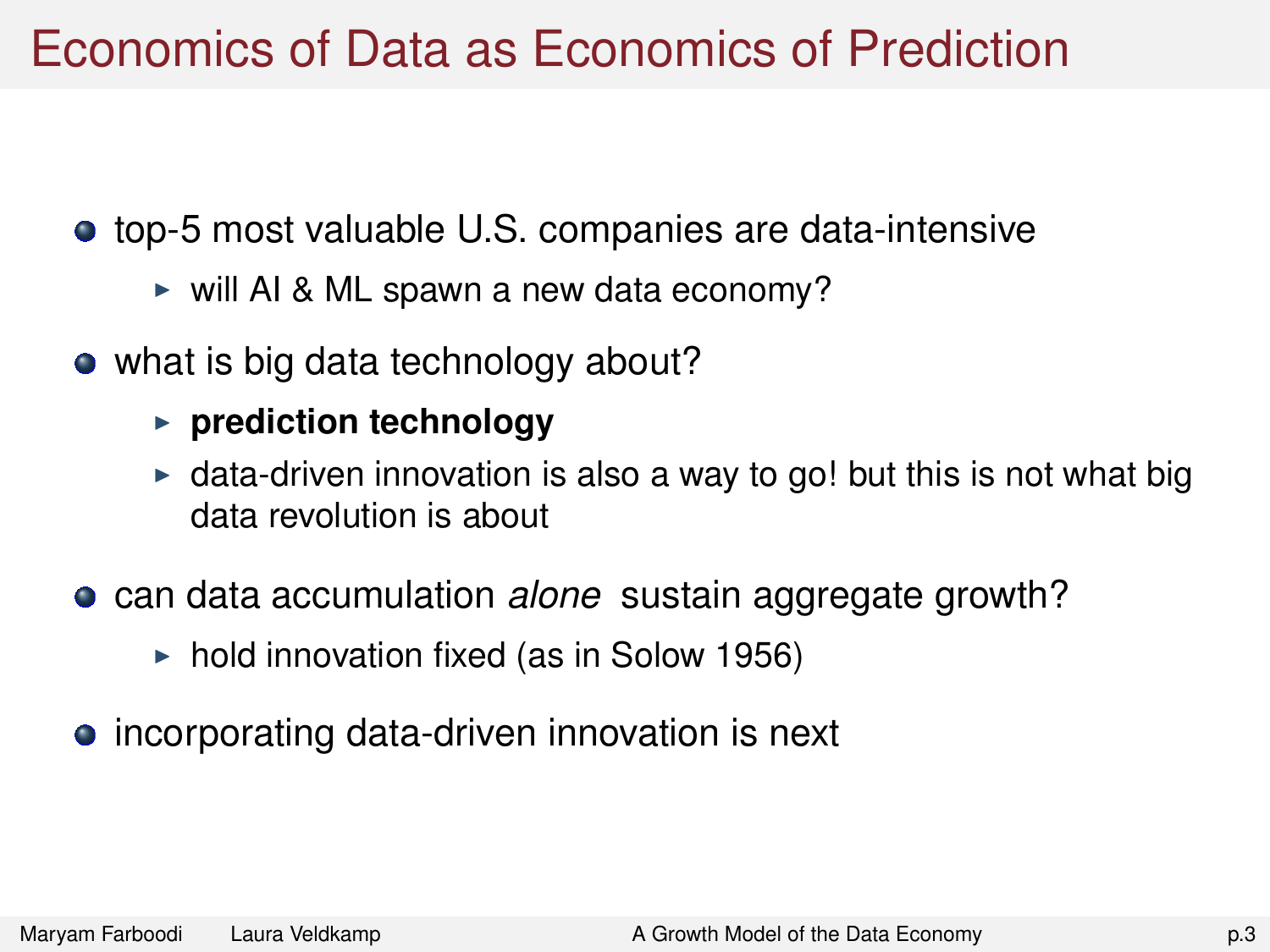### **Overview**

model: recursive framework with data accumulation

- $\triangleright$  transactions generate new data
- $\triangleright$  an evolving world makes old data depreciate
- *decreasing returns*
	- **I** data cannot sustain growth without technological innovation
- *increasing returns*
	- $\triangleright$  when firm is young and data-poor
- **•** applications
	- data poverty traps: entry barriers
	- <sup>2</sup> data barter: initial losses
	- <sup>3</sup> specialization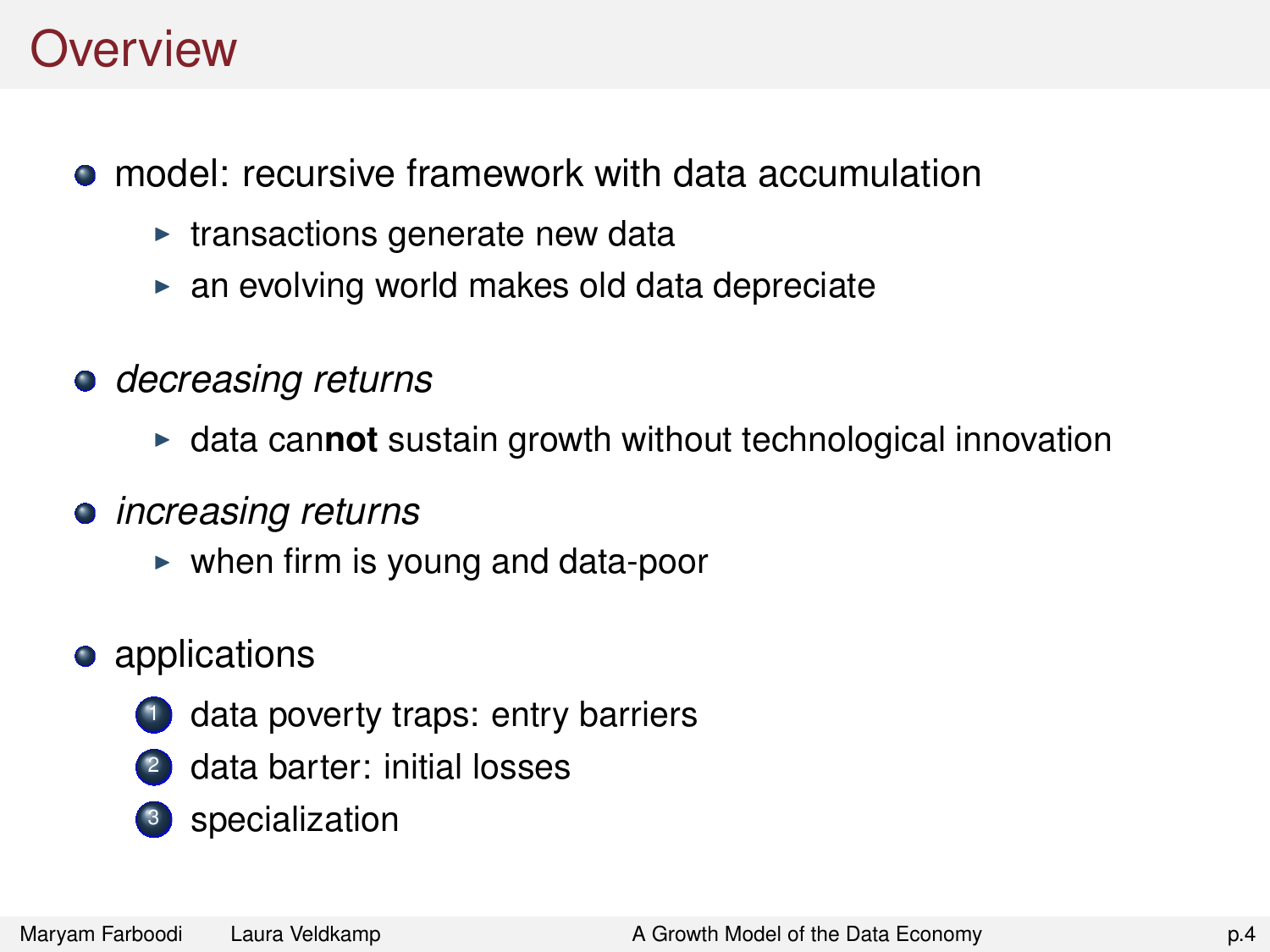### A Macro Model of Data

- continuum of competitive firms *i*
- each firm use  $\mathsf{k}_{\mathsf{i},t}$  units of capital to produce  $\mathsf{k}^\alpha_{\mathsf{i},t}$  units of goods
- $\bullet$  these goods have quality  $A_i$ ,
- $\bullet$  firms take equilibrium price  $P_t$  as given and their quality-adjusted outputs are perfect substitutes

$$
P_t = \overline{P} Y_t^{-\gamma},
$$
  

$$
Y_t = \int_i A_{i,t} k_{i,t}^{\alpha} dt
$$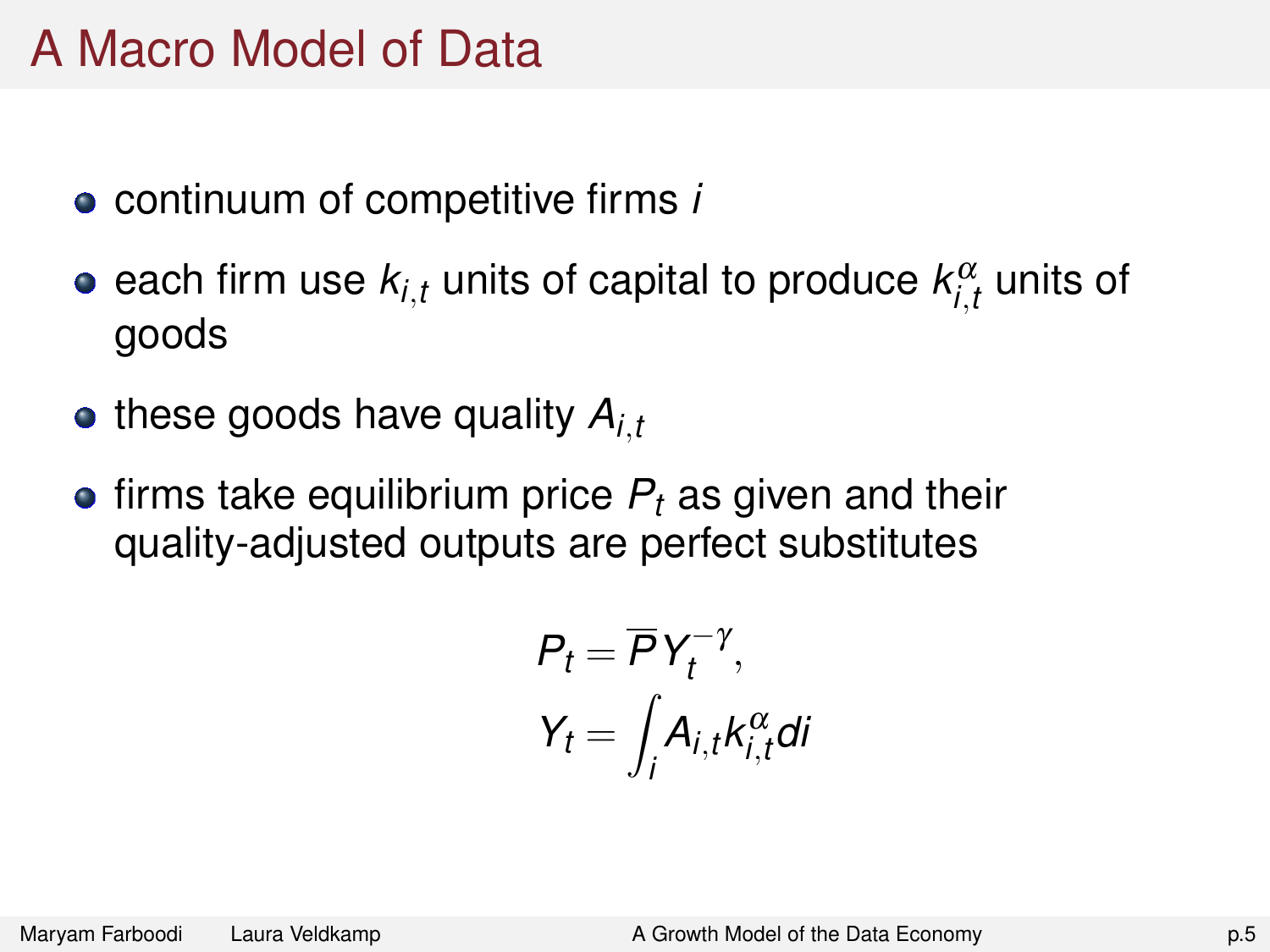### Model. Data Improves Good's Quality

- quality depends on chosen production technique *ai*,*<sup>t</sup>*
- $\bullet$  firm has one optimal technique:  $\theta_t + \varepsilon_{a,i,t}$ 
	- <sup>I</sup> θ*t* is AR(1) with param ρ, innovation η*<sup>t</sup>* ∼ *N*(µ,σ 2  $\frac{2}{\theta}$
	- <sup>I</sup> ε*a*,*i*,*<sup>t</sup>* ∼ *N*(0,σ 2 *a* ) is unlearnable and i.i.d.

$$
\boldsymbol{\mathsf{A}}_{i,t} = \bar{\boldsymbol{\mathsf{A}}} - \big(\boldsymbol{\mathsf{a}}_{i,t} - (\theta_t + \varepsilon_{\boldsymbol{\mathsf{a}},i,t})\big)^2
$$

- at time *t*, the firm obtains  $n_{i,t}$  data points about  $\theta_{t+1}$ 
	- $\blacktriangleright$   $n_{i,t} = z_i k_{i,t}^\alpha$
	- $\triangleright$  data is a bi-product of production with **data-mining ability**  $z_i$
- each data point *m* ∈ [1 : *ni*,*<sup>t</sup>* ] reveals

$$
s_{i,t,m} = \theta_{t+1} + \xi_{i,t,m} \qquad \text{where} \qquad \xi_{i,t,m} \sim N(0, \sigma_{\varepsilon}^2).
$$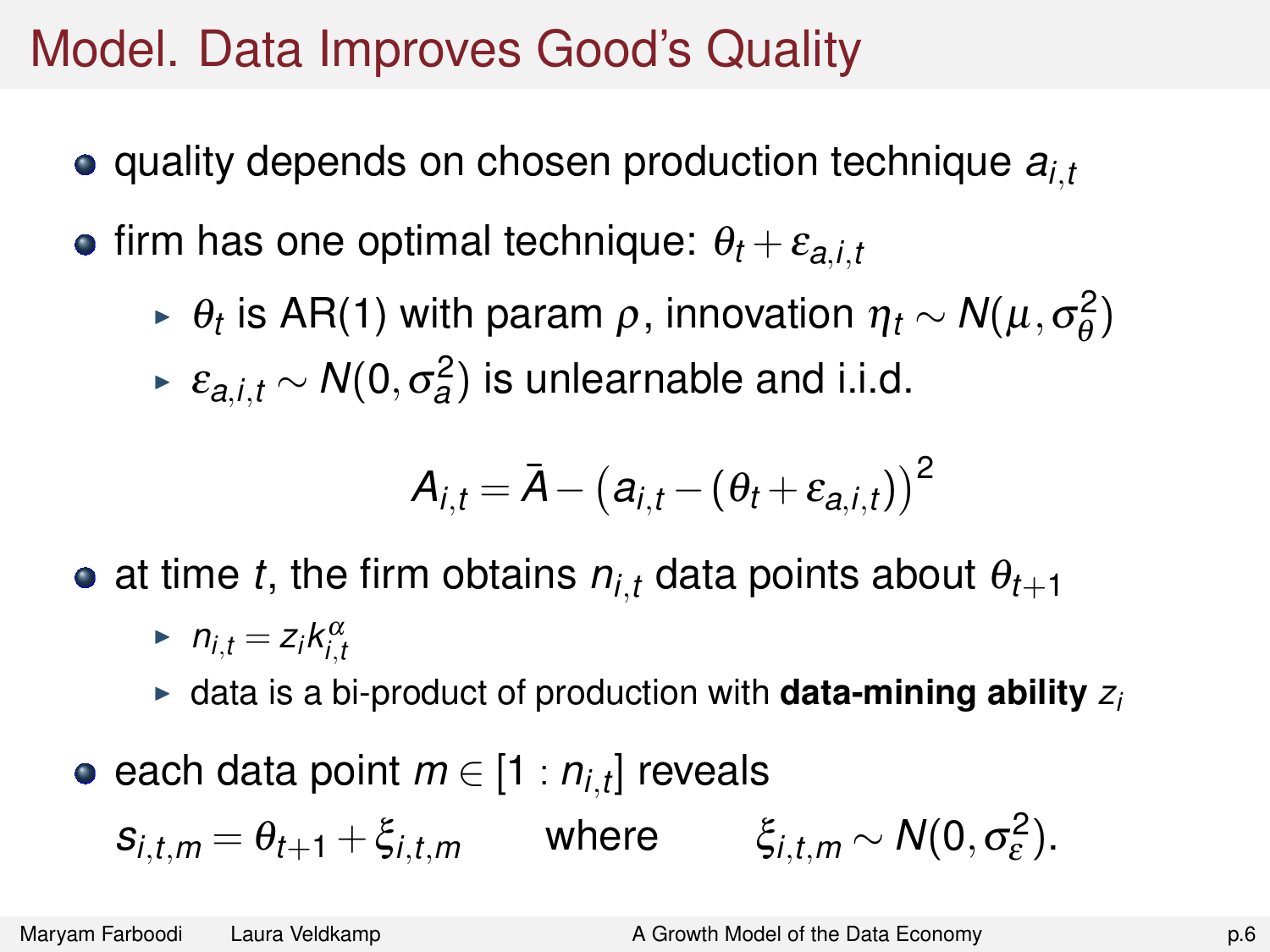### Data Feedback Loop

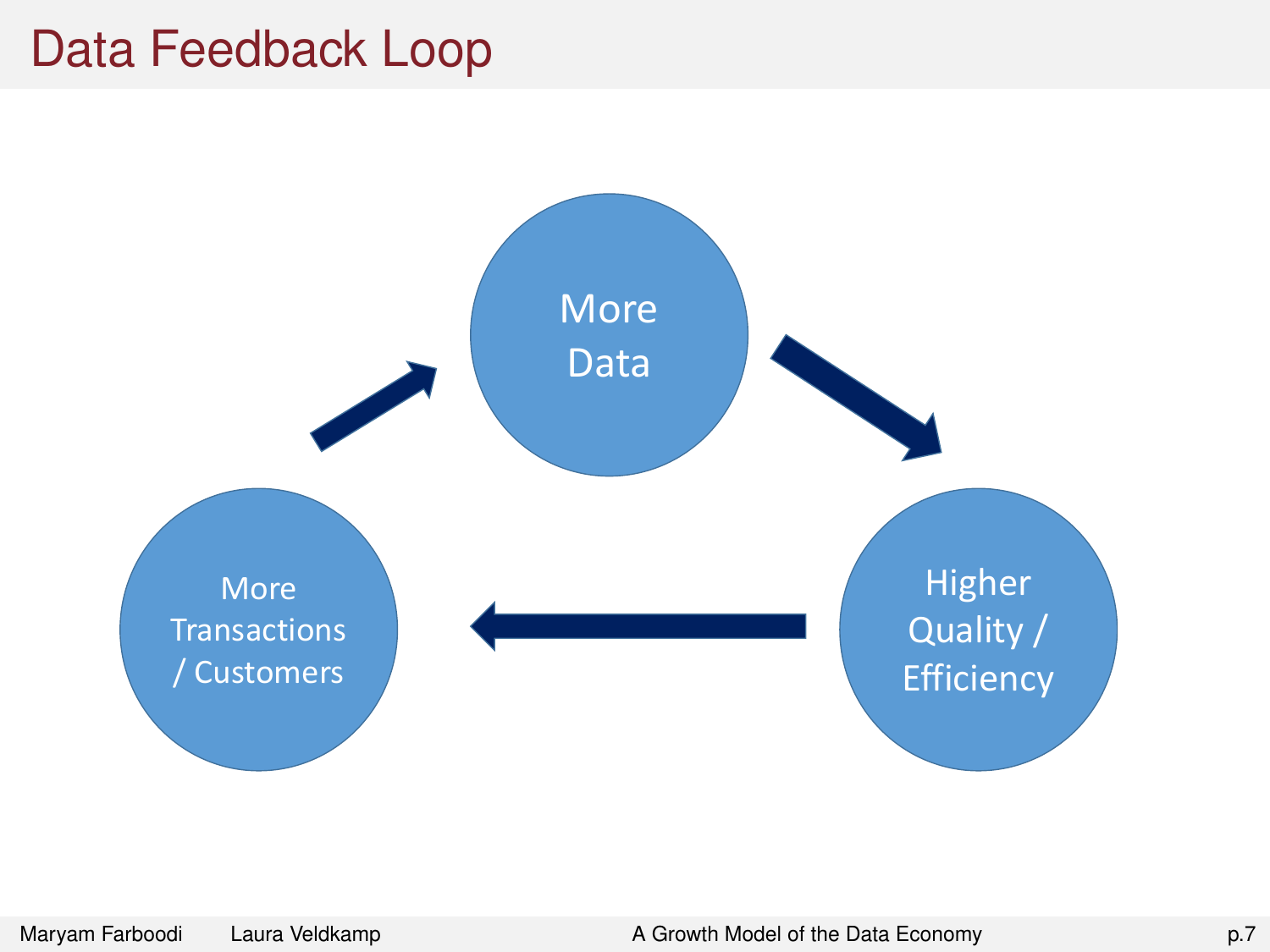### Model. Market for Data

- δ*i*,*t* : amount of data traded by firm *i* at time *t*
	- $\delta_i$ ,  $\geq 0$  is data purchases
	- $\blacktriangleright$   $\delta_{i,t}$  < 0 is data sales
	- $\blacktriangleright$  firm can buy or sell, not both
- $\bullet$  data price  $\pi_t$  clears the data market
- multi-use data (non-rival): You can sell it and still use it
	- $\triangleright$  why isn't all data sold? There must be some cost/regulation
	- <sup>I</sup> ι**: fraction of sold data that is lost**
	- $\triangleright$  could be privacy restrictions on multiple users, or market power
- $\bullet$  data adjustment cost:  $Ψ(·)$  (avoid 1-period convergence)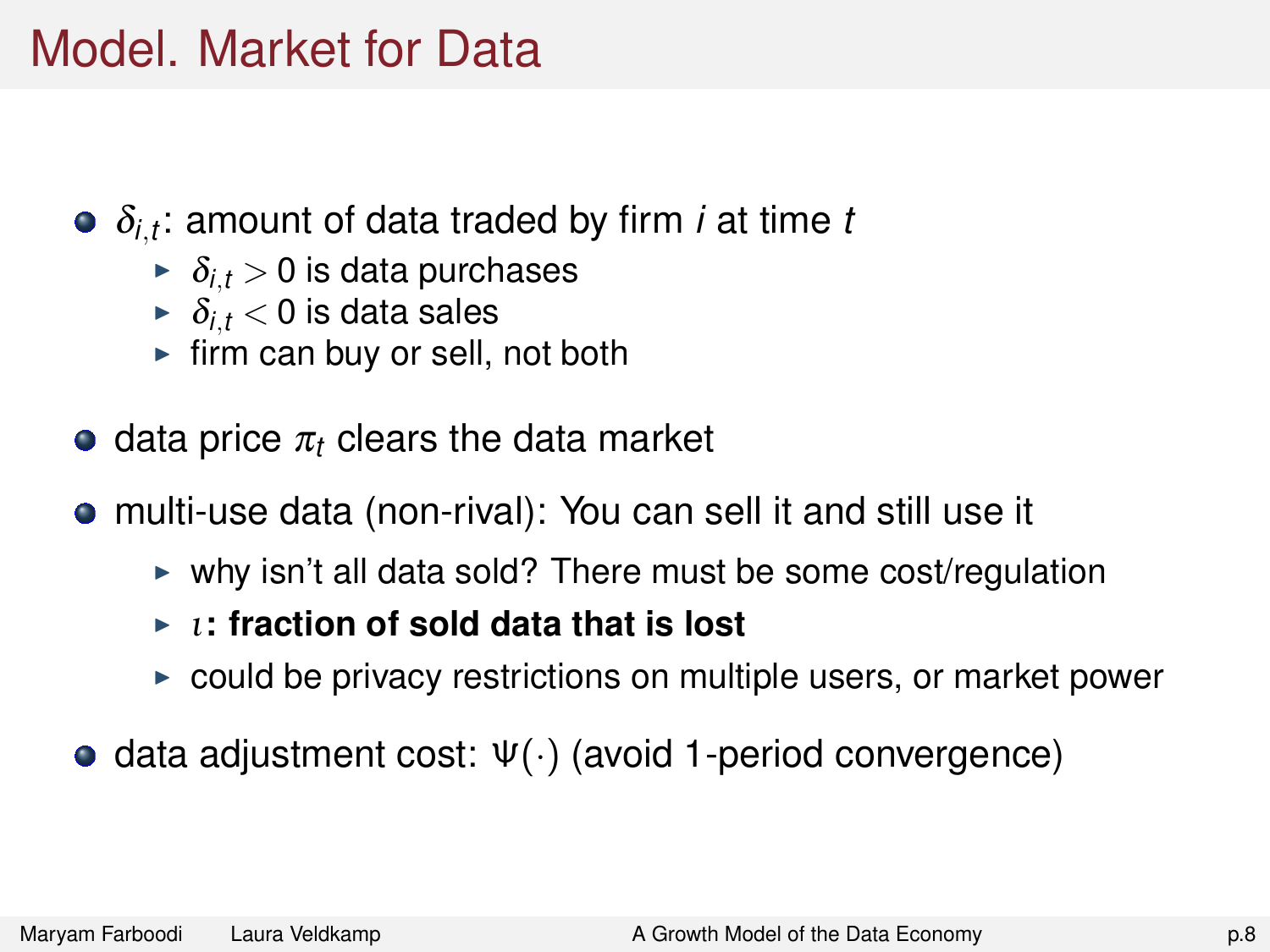### A Simple Recursive Solution

### **state variable: stock of knowledge**

$$
\Omega_{i,t} \equiv \mathbb{E}\big[\big(\mathbb{E}[\theta_{i,t}|\mathcal{I}_{i,t}] - \theta_{i,t}\big)^2|\mathcal{I}_{i,t}\big]^{-1} \quad \text{(posterior precision)}
$$
\n
$$
\mathbb{E}\big[A_{i,t}\big] = \bar{A} - \Omega_{i,t}^{-1} - \sigma_a^2 \qquad \qquad \text{(expected quality)}
$$

#### Lemma

*The optimal sequence of capital investment choices* {*ki*,*t*} *solves the recursive problem:*

$$
V(\Omega_{i,t}) = \max_{k_{i,t}, \delta_{i,t}} P_t \left( \bar{A} - \Omega_{i,t}^{-1} - \sigma_a^2 \right) k_{i,t}^{\alpha} - \Psi(\Delta \Omega_{i,t+1}) - \pi \delta_{i,t} - r k_{i,t} + \left( \frac{1}{1+r} \right) V(\Omega_{i,t+1})
$$

 $where n_{i,t} = z_i k_{i,t}^{\alpha}$  and *(Kalman filter)* 

$$
\Omega_{i,t+1} = \left[\rho^2(\Omega_{i,t} + \sigma_a^{-2})^{-1} + \sigma_\theta^2\right]^{-1} + \left(n_{it} + \delta_{it}(\mathbf{1}_{\delta_{it}>0} + \iota \mathbf{1}_{\delta_{it}<0})\right)\sigma_{\varepsilon}^{-2}
$$

Maryam Farboodi Laura Veldkamp **A Growth Model of the Data Economy A Growth Model of the Data Economy p.9**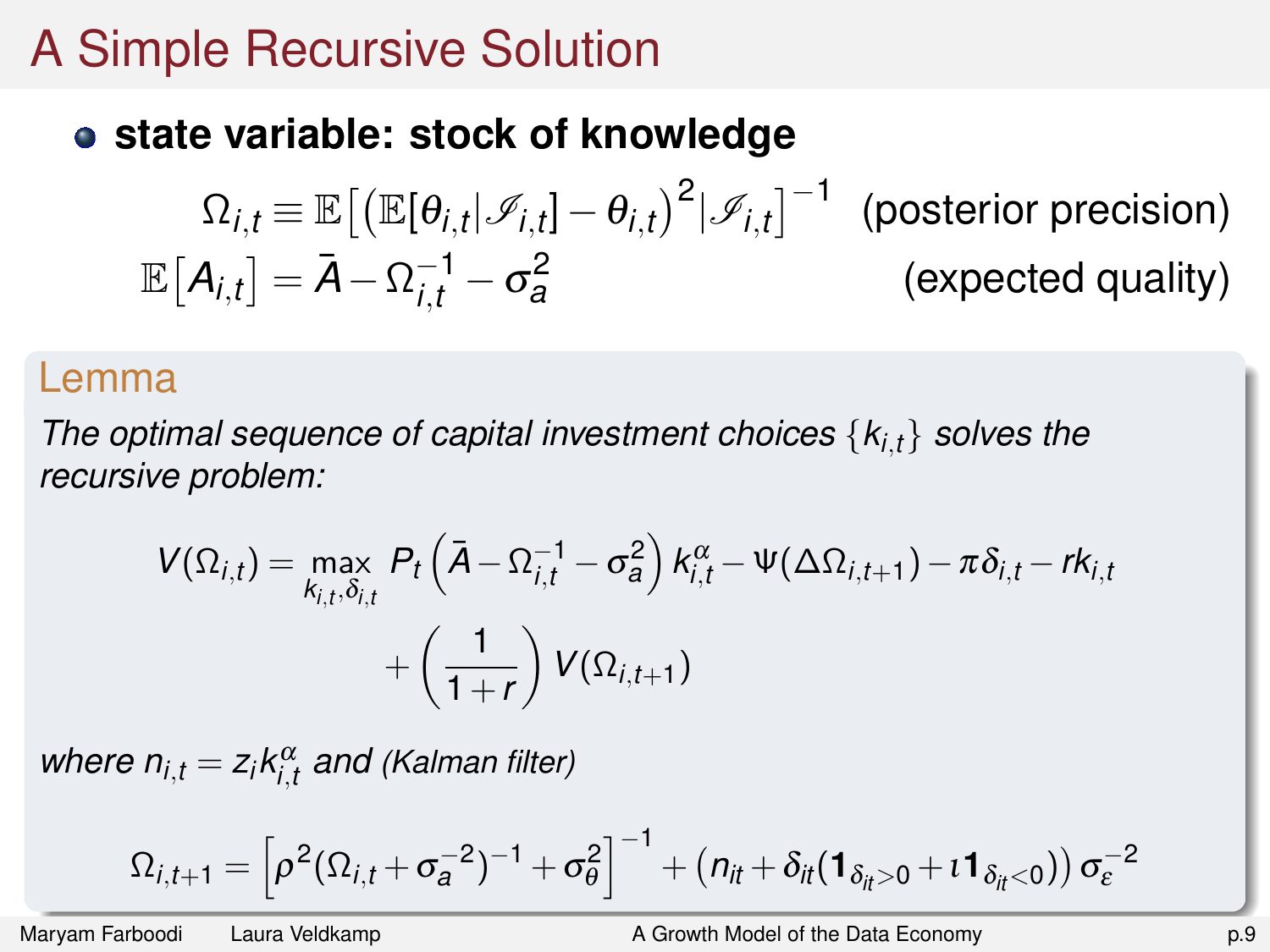- $\Omega_t$  is the discounted sum of investments in data
- $\bullet$  *V*( $\Omega_t$ ) is the value of data
- $V'(\Omega_t)$  is the marginal value of a unit of data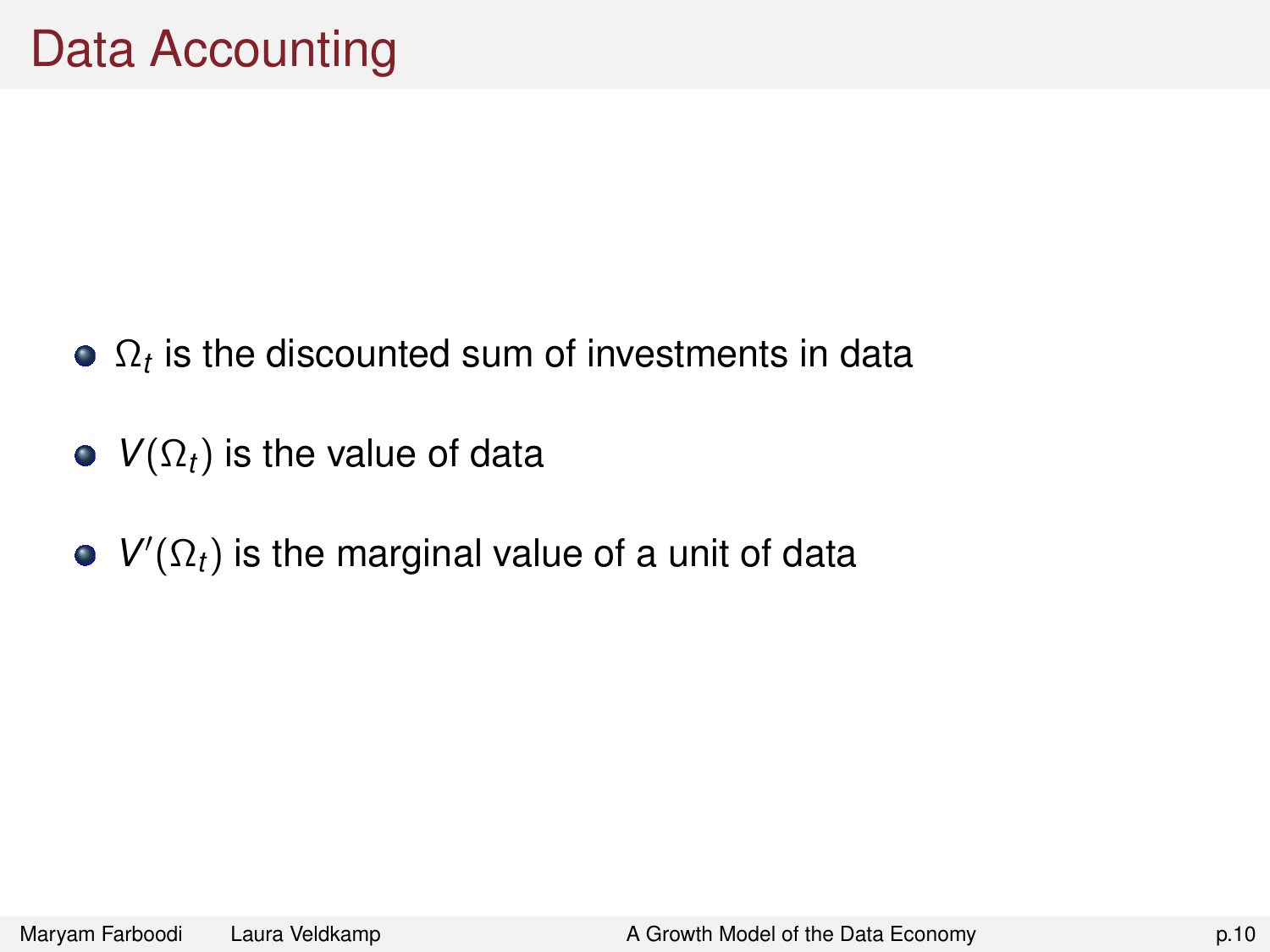### Results Overview

- diminishing returns: no long-run growth
- increasing returns
- applications: market for data
	- $\blacktriangleright$  data poverty trap
	- $\blacktriangleright$  data barter
	- **Exercialization**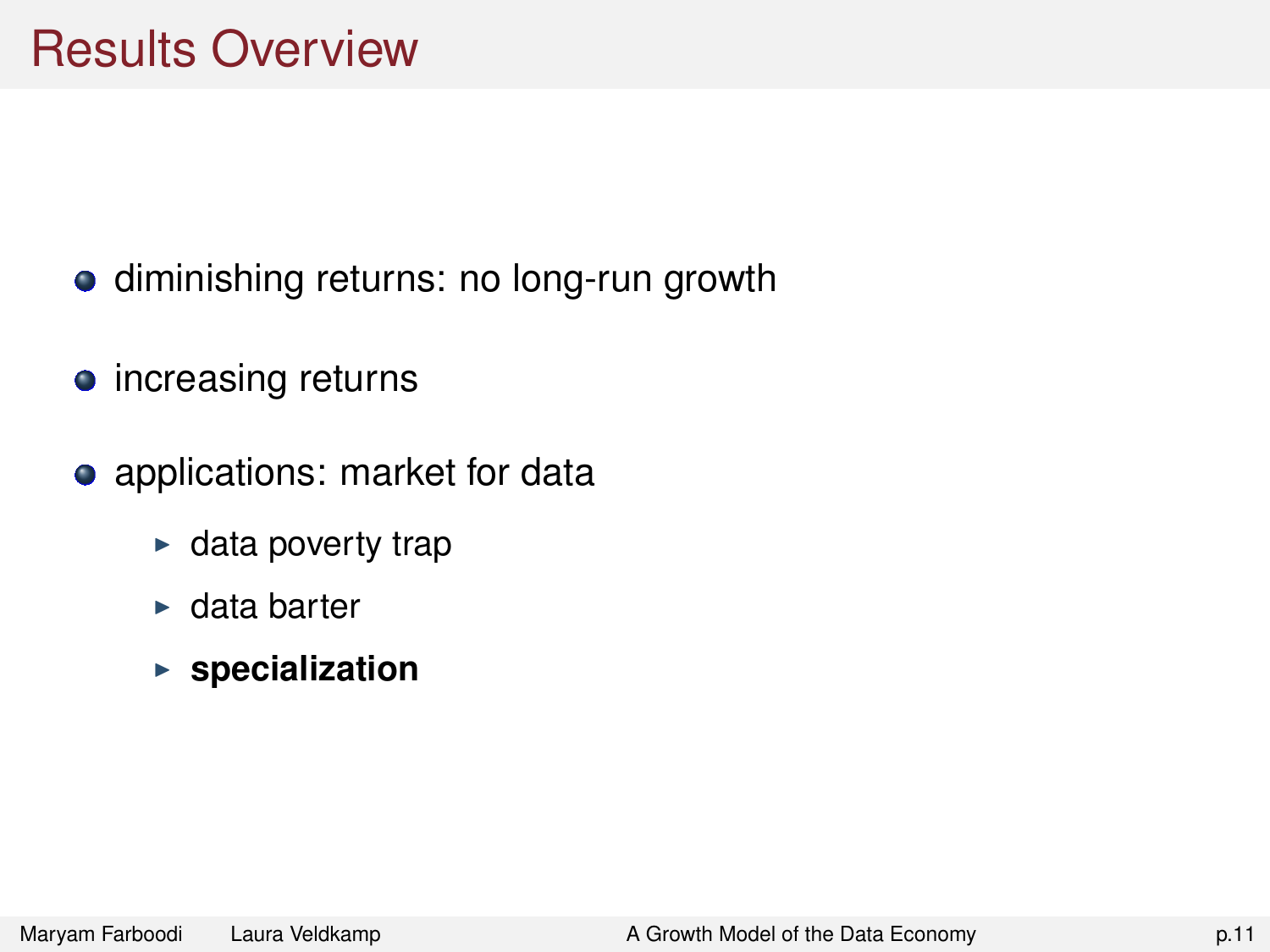### Understanding Growth. Data Inflow and Outflow

- $\textbf{inflow}$ :  $z_i k_{it}^\alpha \sigma^{-2}_\varepsilon$  (# of data points  $\times$  precision)
- **outflow**: data depreciation



- $\bullet$  steady state: inflows  $=$  outflows  $\rightarrow$  **growth stops**
- how specific is this to our modeling assumptions?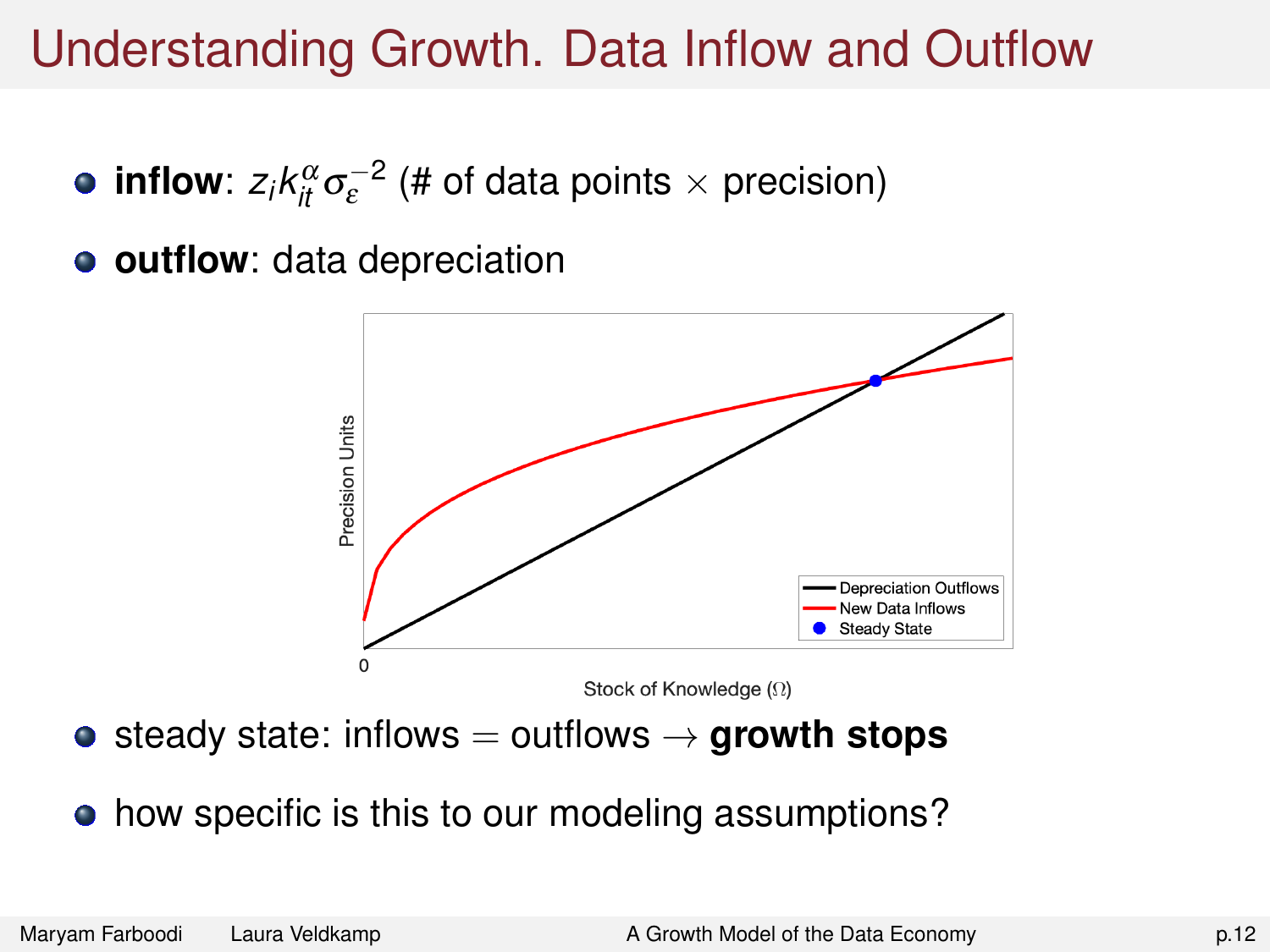## What if Data-Driven Growth is Sustainable without Data-Driven Innovation?

Consider an arbitrary model where data is used to forecast and this affects output. Growth  $g_t > g > 0$  can be sustained only if

### Proposition (**Data and Infinite Output**)

*perfect forecasts generates infinite output.*

#### and

### Proposition (**Data and Infinite Precision** )

*future is perfectly deterministic, for some output relevant parameter.*

$$
\bullet\ \ y_{i,t}\to\infty\Rightarrow\textstyle\tau_{i,t}\to\infty\Rightarrow\Omega_{i,t}\to\infty
$$

 $\Rightarrow$  zero variance forecasts  $\equiv$  deterministic future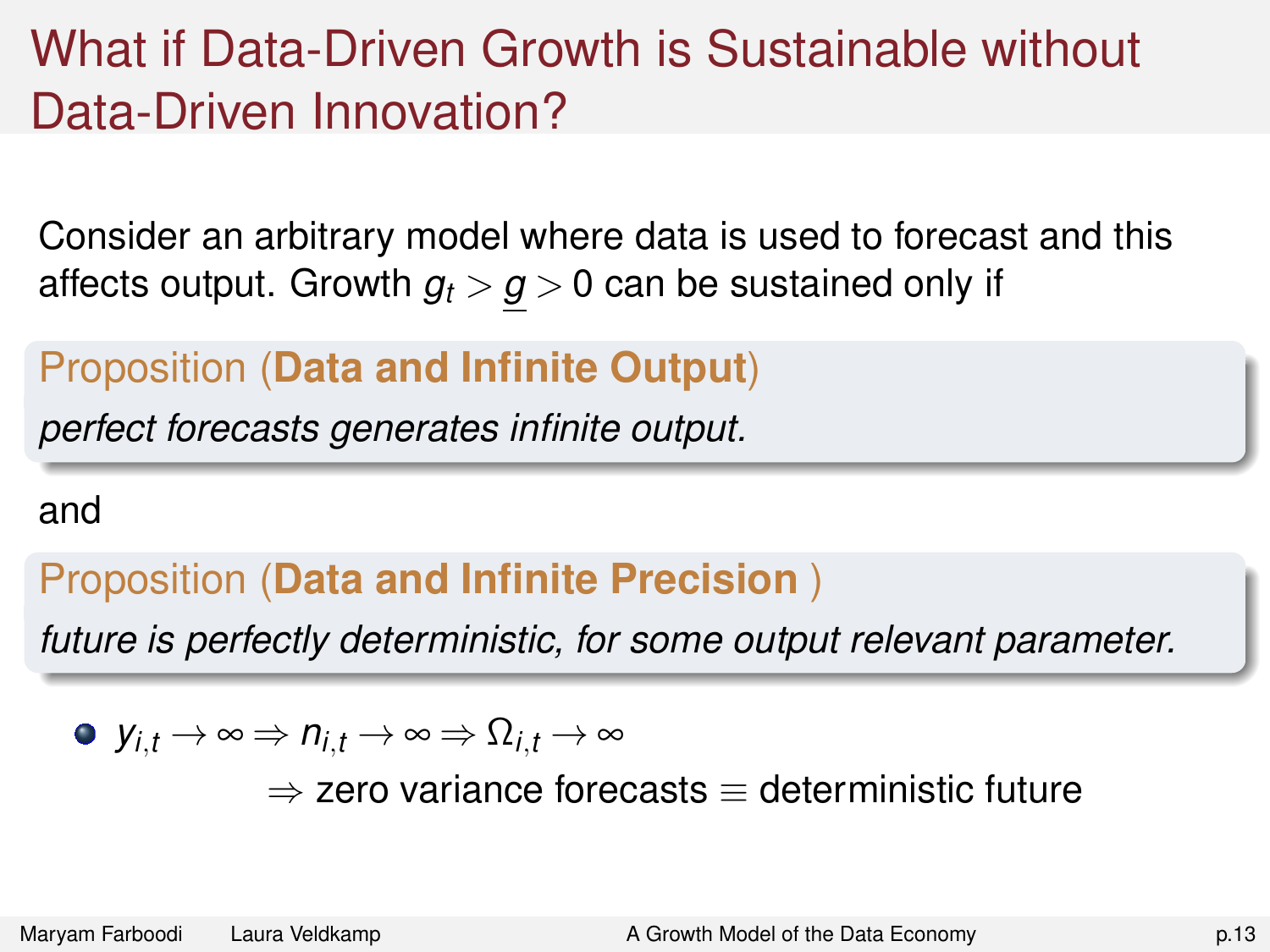## **Decreasing Return.**

### Homogeneous Contemporaneous Firms



homogeneous firms, grow together: knowledge and output grow on a concave path till convergence

• keep homogeneity, but one firms enters steady state of others: different dynamics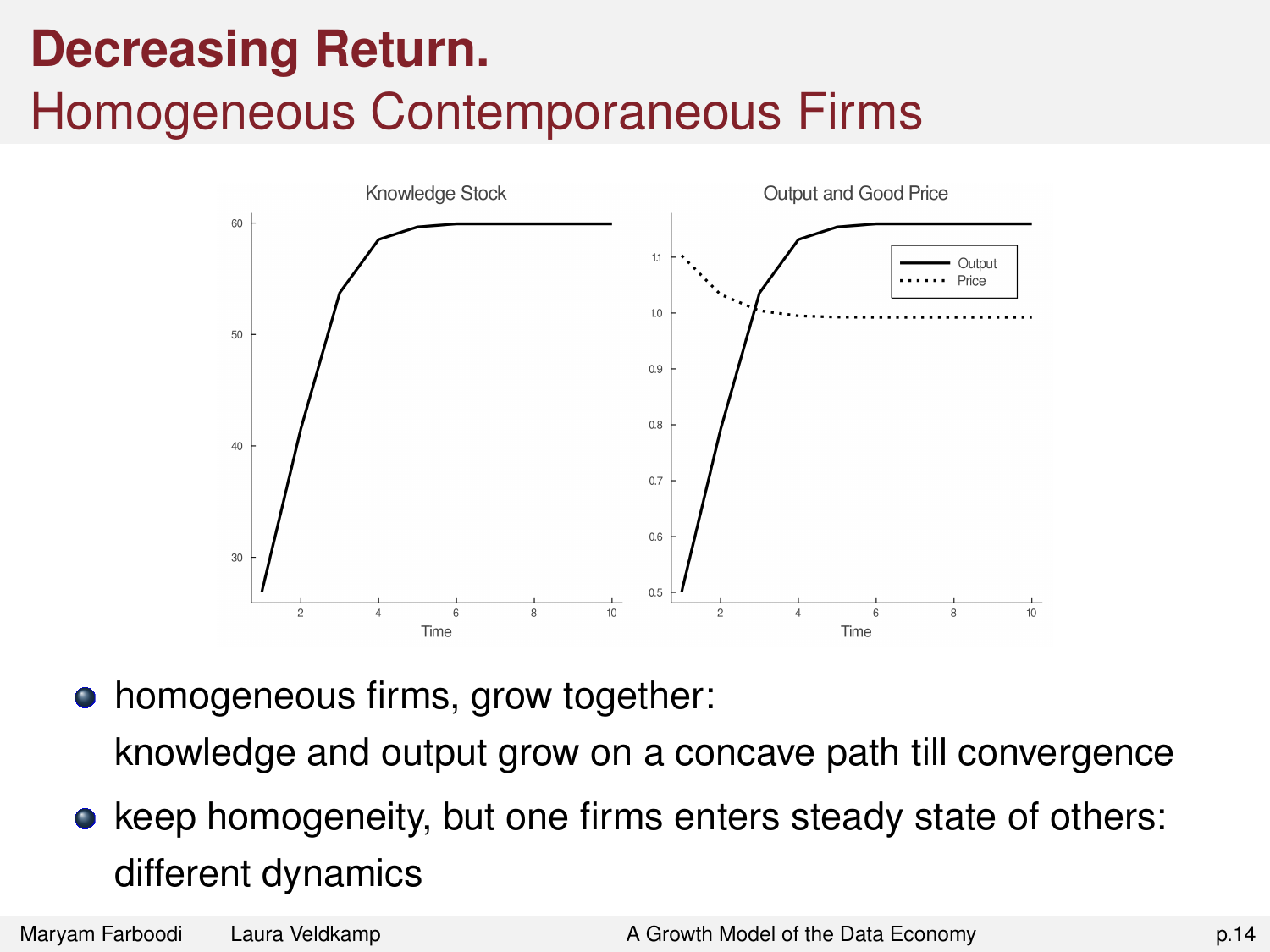## **Increasing Return.** Entry and Trade

Single firm enters a steady state

#### Proposition (**Convex Data Flow**)

*There exist parameters*  $\alpha$  *and*  $\bar{P}$ *, and a threshold*  $\hat{\Omega}$  *such that when knowledge is scarce*  $\Omega_{it} < \hat{\Omega}$ , net data flow  $d\Omega_{it}$  *increases over time.* 

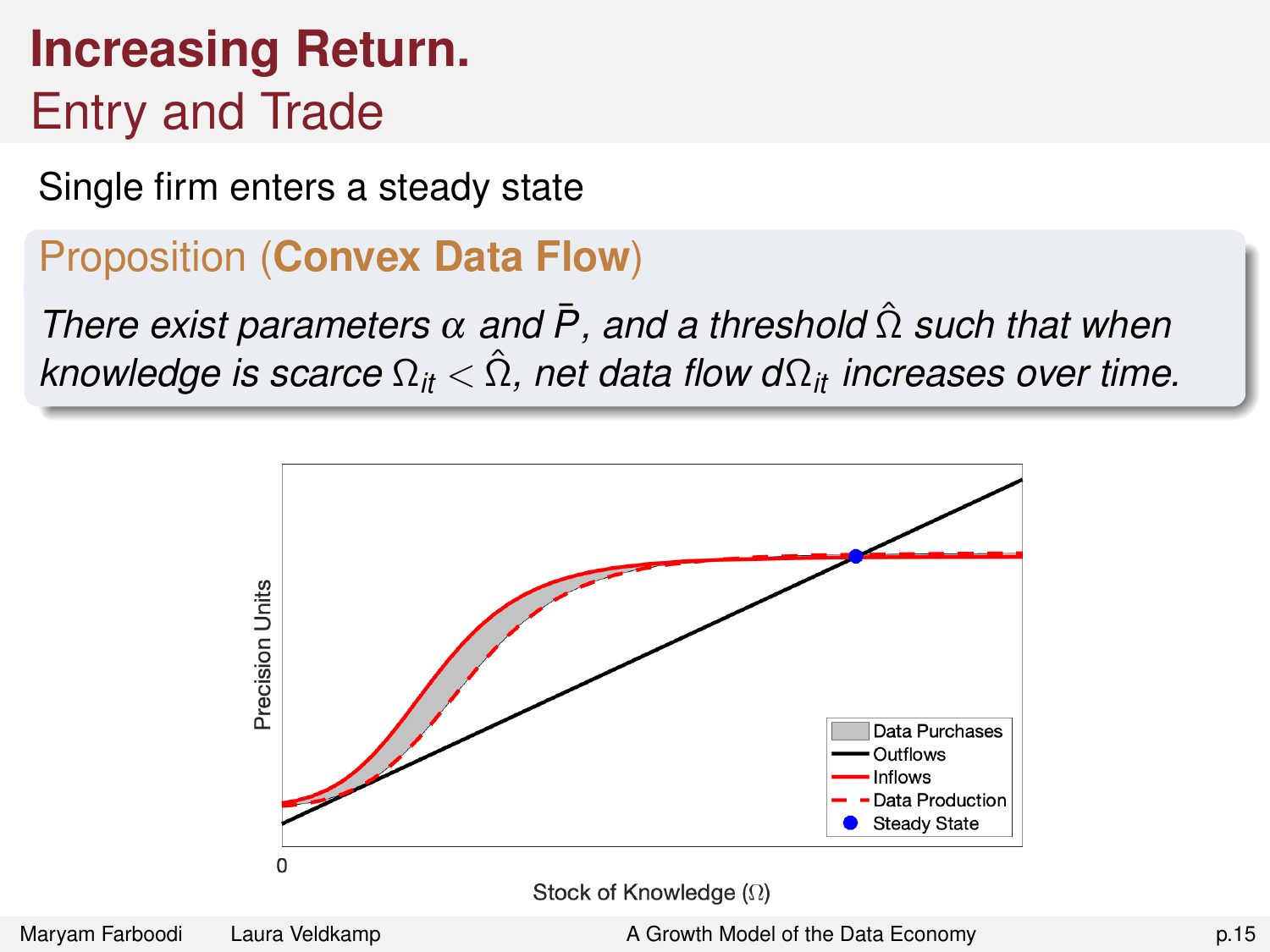## Data Poverty Trap. Does Data Impede Firm Entry?

**•** one new firm entrant: negative profits, slow catch-up



#### S-shaped accumulation of aggregate stock of knowledge

Maryam Farboodi Laura Veldkamp [A Growth Model of the Data Economy](#page-0-0) p.16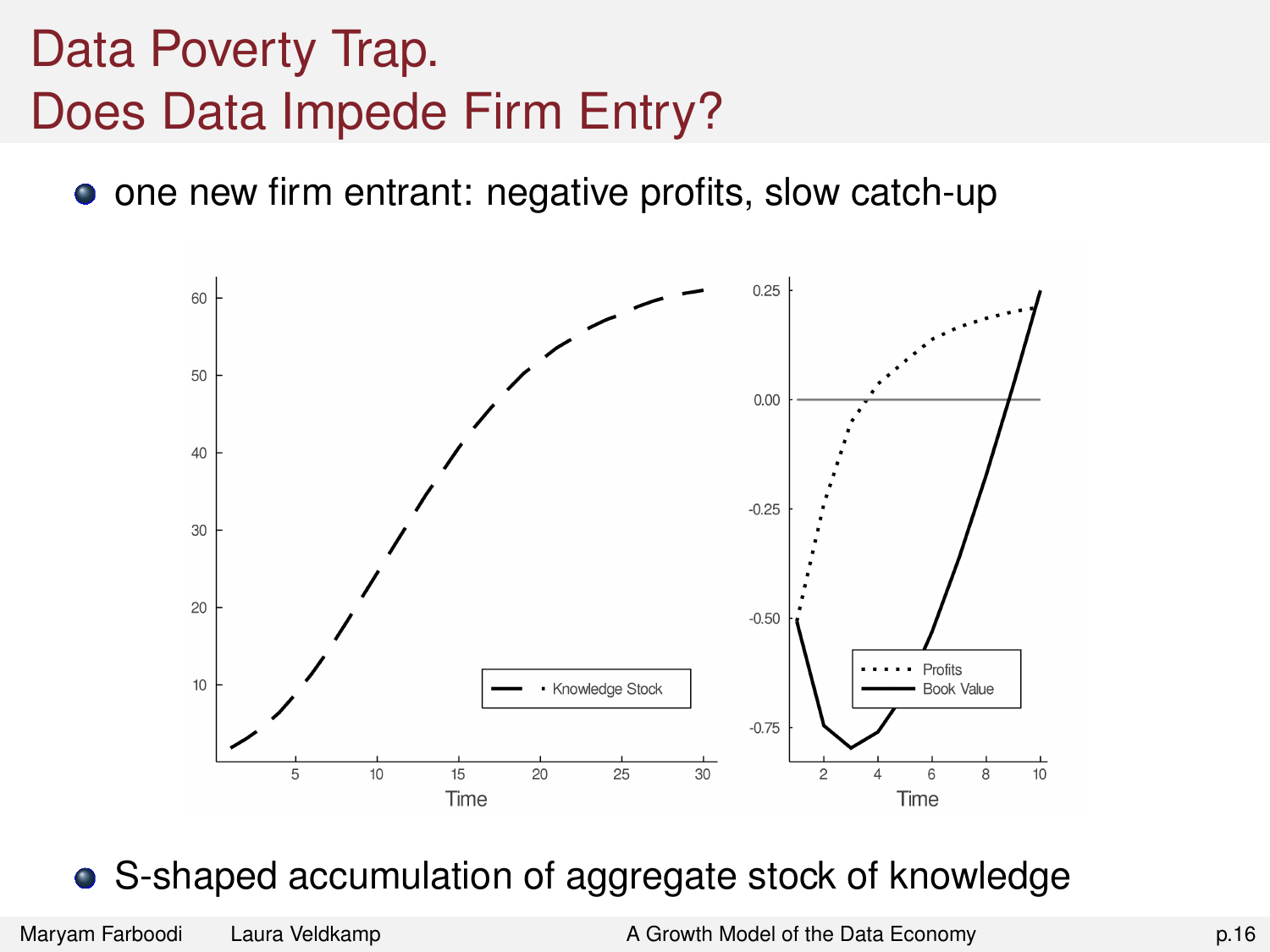## Data Barter. Why Produce At A Loss?

- *barter* means data is "exchanged" for the good
	- $\blacktriangleright$  at good price  $P_t = 0$
- **o** lots of data is bartered for services
- **•** data barter arises early in a firm's life (Proposition 5)
	- $\triangleright$  firms produce goods at a loss to generate data: ∂*Vt*/∂Ω*i*,*<sup>t</sup>* > 0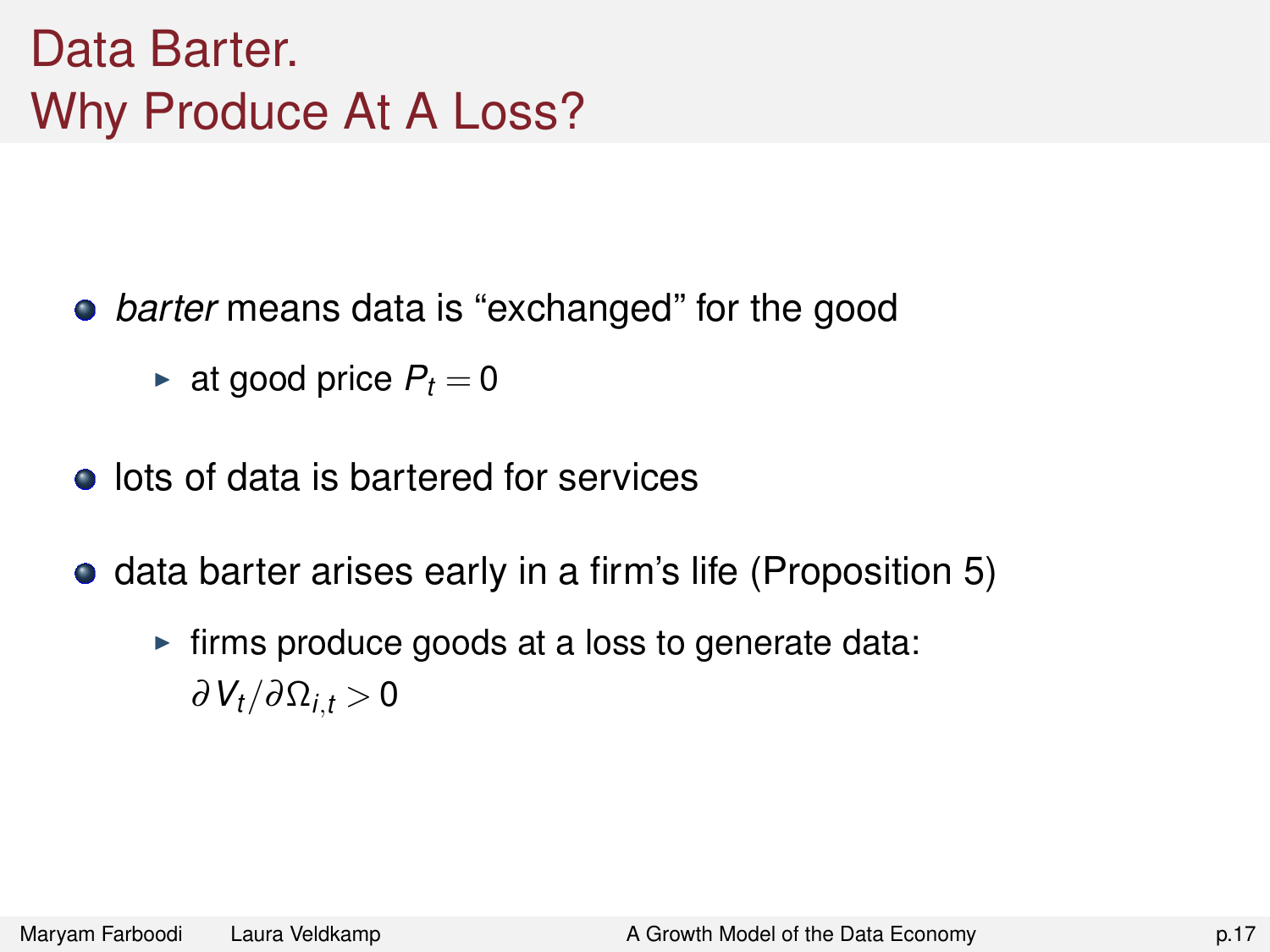### Return to Specialization

who specializes in using data and producing high quality goods?

- **e** efficient data producers do not use data instead the specialize in **selling data**
	- $\blacktriangleright$  data is their comparative advantage

### **Proposition**

*for*  $\gamma$  &  $\alpha$  *low,*  $\lambda$  < 1*, and*  $\iota$  <  $\bar{\iota}$ *, then* **knowledge gap** *is negative:* 

$$
\Omega_H\!-\!\Omega_L\!<\!0
$$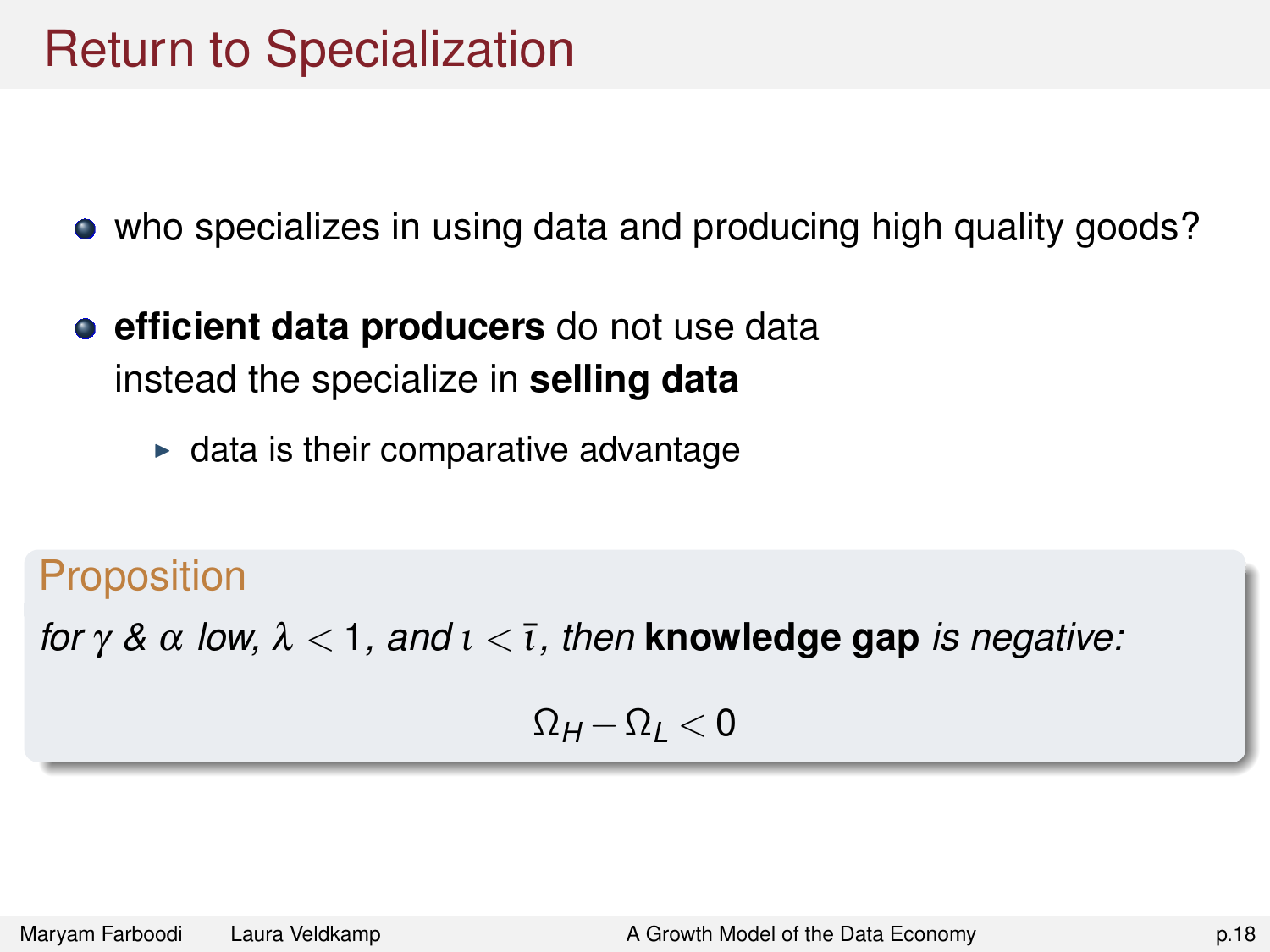### Concentration & Data Specialization

- λ measures **concentration**
- $\lambda \uparrow \equiv$  fewer efficient data producers  $\equiv$  high concentration



**e** efficient data producers specialize more in selling data: **emergence of data platforms?**

Maryam Farboodi Laura Veldkamp [A Growth Model of the Data Economy](#page-0-0) p.19